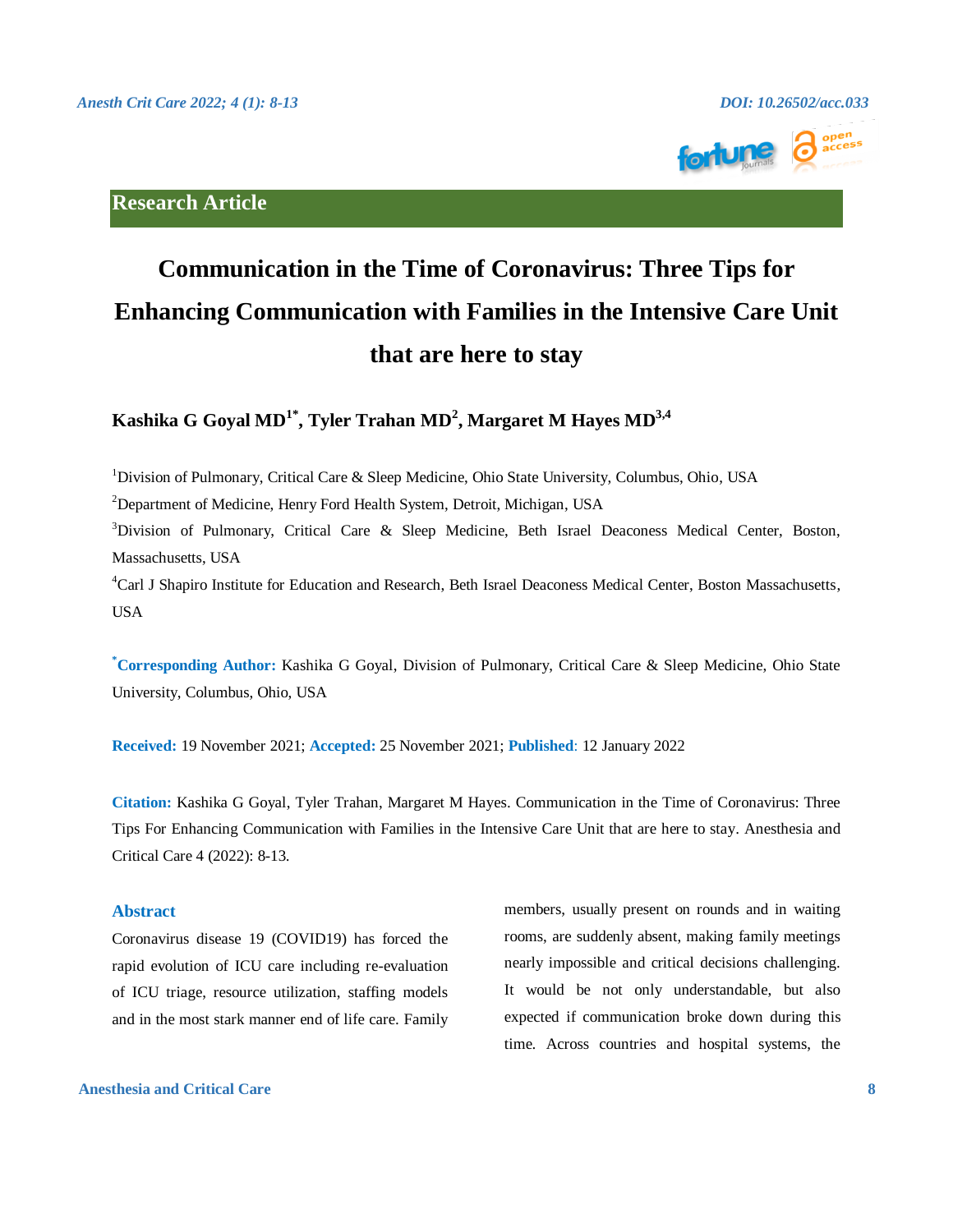importance of communication and the need for end of life care when required has become paramount. However, translating that to direct patient care can remain nebulous. We present three tangible strategies, implemented during the COVID-19 pandemic to enhance communication in the ICU, that have now become routine in our ICUs. Those strategies include making family updates a daily occurrence and integrated into the workflow of ICU rounds, documenting these conversations in the medical record, and the expansive use of technology and telehealth to further bridge the physical gap that now exists between family members and ICU teams. These strategies are straight forward and pragmatic but if implemented can change care patterns both in a positive and lasting way.

**Keywords:** ICU; End of life; Communication; COVID-19

**Abbreviations:** ICU (intensive care unit)

# **Communication in the time of Coronavirus: Three tips for enhancing communication with families in the Intensive Care Unit**

The Intensive Care Unit (ICU) is a high acuity environment where communication is instrumental to patient care. Because critically ill patients are often unable to make medical decisions for them, communication frequently occurs between clinicians and family members. Communication is most needed around end of life issues and when done well, effective communication about end-of-life care is associated with decreased intensity of care, increased

#### **Anesthesia and Critical Care 9**

quality of life, and improved quality of dying [1]. Coronavirus disease 19 (COVID19) has forced the rapid evolution of ICU care including re-evaluation of ICU triage, resource utilization, staffing models and in the most stark manner end of life care [2]. Hospitals were forced to initially prohibit, and now restrict visitors to limit exposure to COVID-19 and help prevent the spread. Family members, usually present on rounds and in waiting rooms, are suddenly absent, making family meetings difficult and critical decisions challenging. It would be not only understandable, but also expected if communication broke down during this time. Instead though, the height of the pandemic accelerated a necessary evolution in our communication strategies. Across countries and hospital systems, recommendations have been published that highlight the importance of realistic goals of care, the importance of communication and the need for end of life care when required [3]. However, translating that to direct patient care can remain nebulous. Herein we present three tangible strategies, implemented during the COVID-19 pandemic to enhance communication in the ICU, that have now become routine in our ICUs.

#### **Making family updates a daily "to-do."**

Families often rate the communication between them and ICU physicians as inadequate. It is easy for families and patient to feel excluded from their own care, left in a metaphorical waiting room. Without the convenience of in-person conversations and families present on rounds in the COVID era, we witnessed essential changes in response. Family communication became a critical task for the day. At our institution, resident physicians use an electronic to-do list (a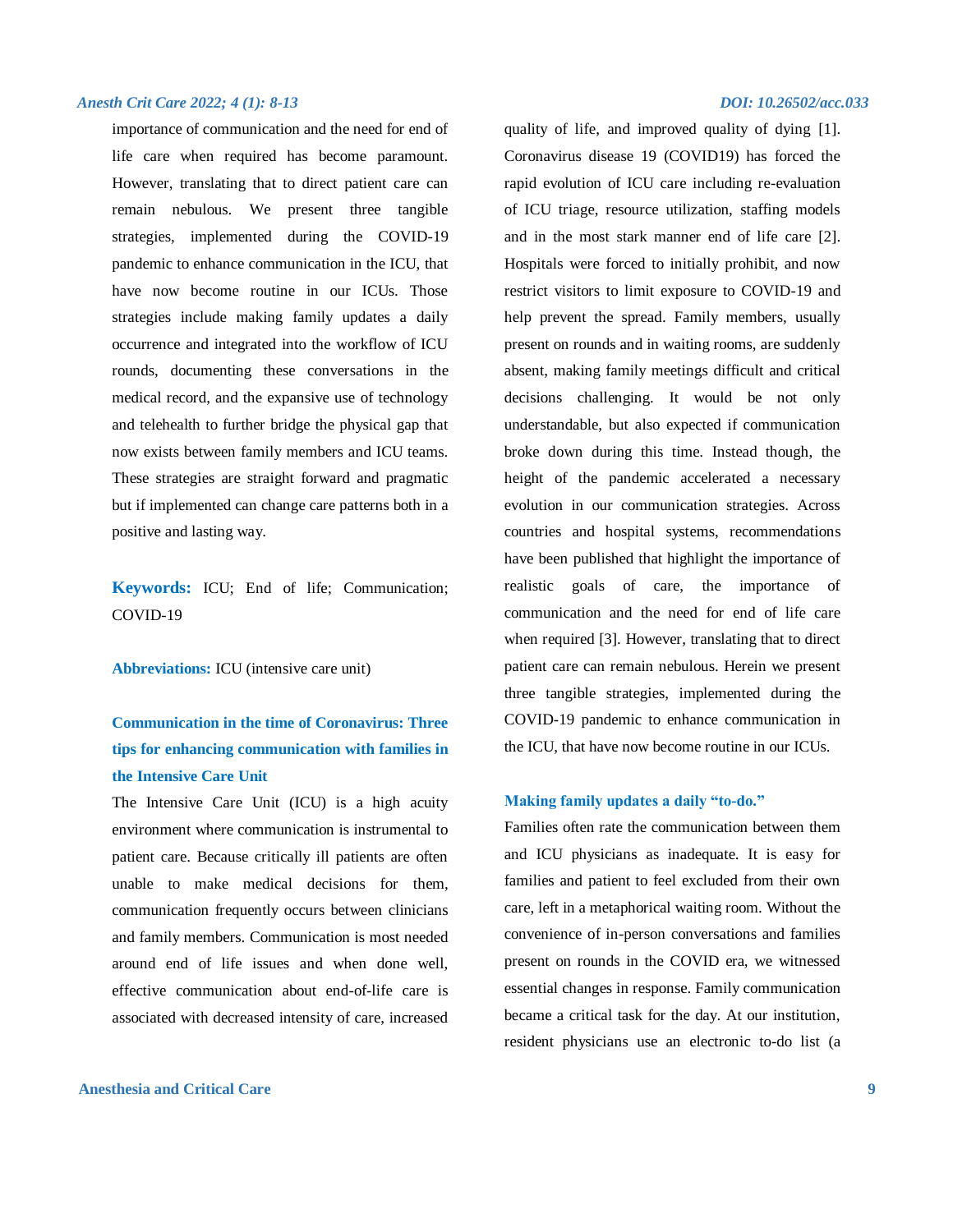team census) that allows team members to leave unofficial updates and keep track of tasks for day. Once the COVID-19 pandemic occurred, updating families became a daily "to-do" on this list and these updates became engrained in the workflow. Family updates had always been a goal, but the pandemic makes it a necessity. Further, family updates have since become formally embedded into our multidisciplinary rounds, ensuring this is reviewed as a core measure of quality care, similar to ensuring proper venous thromboembolism prophylaxis and documented code status. Throughout the pandemic, we noted that frequent clinical updates facilitated an alliance between families and the care team, which allowed for easier conversations at critical turning points in the patient's clinical course. Despite the increase in physical distance between physicians and family members, a space has opened for increased dialogue and ironically physician visibility.

## **Documenting goals of care conversations in the medical record**

The frequent updates we witnessed were also accompanied by an increase in the practice of documenting both content and tone of these conversations in the electronic medical record. Handoffs are a vulnerable time when it comes to creating a shared understanding of the patient's

clinical course and individual goals. Providers may be hyperfocused on raw clinical data, forgetting to pass off goals of care conversations. COVID-19 patients decompensate quickly and are often transferred from the floor to the ICU- further transitions of care occur when surge spaces are open and closed. The number of handoffs increases dramatically, as does the inherent variability in care team members, potentiating situations of perpetuated misunderstandings. Inconsistent messages erode patient-physician trust as 1 in 4 family members of patients surviving to discharge from ICU stays felt they received inconsistent information, noting that these mixed messages make decision making difficult [4]. The practice of documenting conversations with family members lays the groundwork for a new layer of continuity, so all team members can be on the same page with family members, recognizing that this page does change frequently. Within our own institution we observed increased frequency of documentation but there continues to be variability in what is included in communication notes. We suggest a template that includes documenting the members of the team who participated in the conversation, family members involved, the medical update provided and any elements of the conversation that pertain to goals of care (figure 1). Additionally we recommend documenting the timeline for the next update.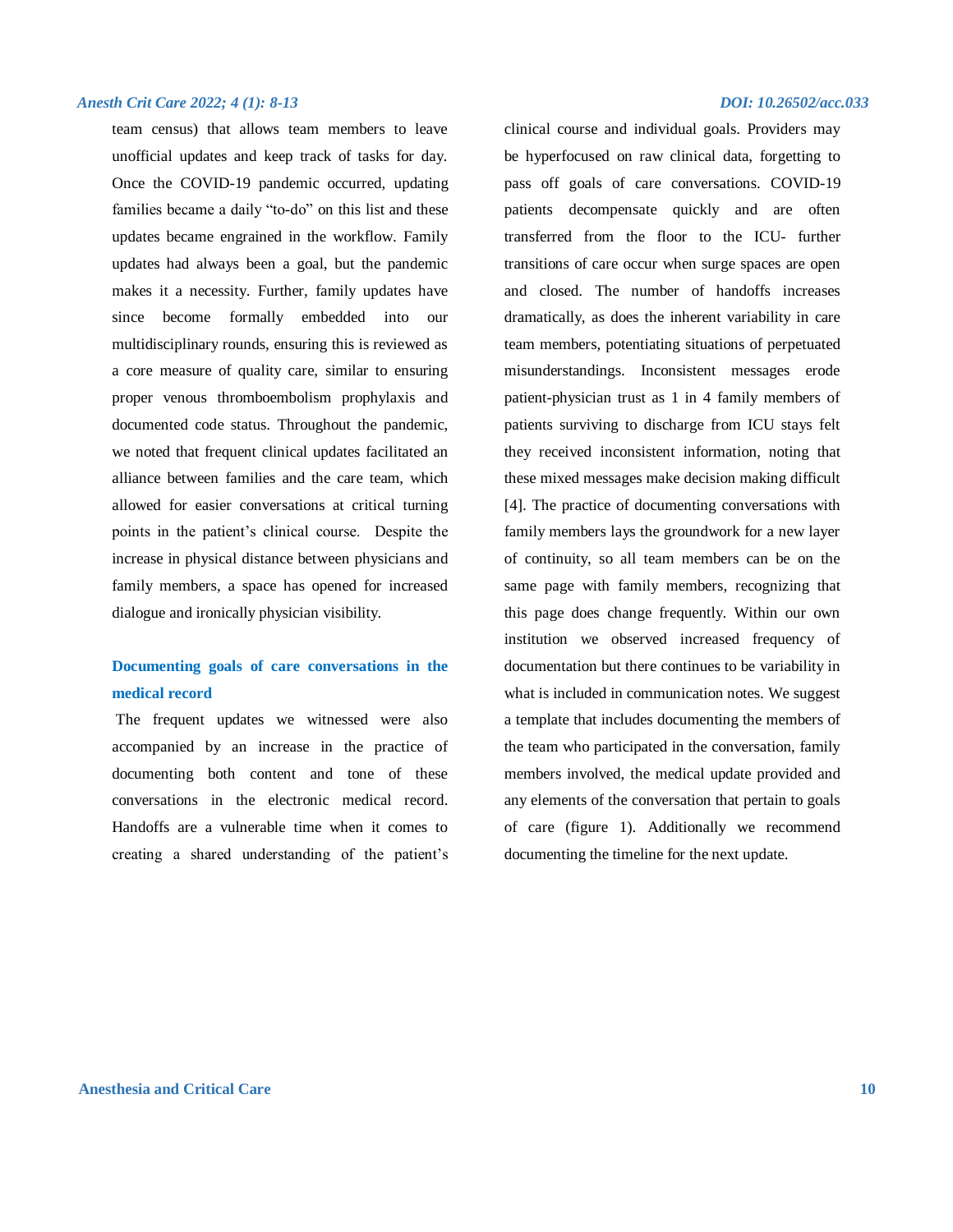

**Figure 1:** Sample communication note template.

#### **Visiting virtually**

For critically ill patients communication between patients and families is paramount as physicians seek ways to alleviate the distress and fear of being alone. The tumult of a pandemic removes control as families are physically separated from their loved ones. To close this gap we saw the rise of telehealth communication. Early studies have suggested that physicians and families find remote communication satisfactory in some contexts, though the need to develop remote communication skills to improve experience remains [5]. Our hospital instituted the use of tablet devices collected through a donation program to facilitate virtual visits and updates.In addition to virtual visits enabling companionship and support, we also utilize video conferencing with these tablets to hold family meetings. During the beginning of the pandemic, these were typically done over the phone, but as donations of tablets increased, we are now able to dedicate devices specifically for family meetings. We implemented the use of HIPAA

#### **Anesthesia and Critical Care 11**

compliant programs such as the Starleaf™ application to facilitate this communication. In our experience, meetings held via video conference are superior to those conducted over the phone, as they enable participants to see faces, read expressions, and understand emotion. Prior studies have attempted to implement protocols for the frequency of family meetings- despite this protocol family meetings occurred on average twice over the course of 17 days [6]. Virtual family meetings transcend barriers of schedules and physical limitations of gathering in small conference rooms, and at our institution have led to more frequent family meetings. As a tertiary care center our patients are frequently transferred from hours away, by incorporating virtual visits we have increased the convenience of family meetings, an adaptation that will persist beyond the pandemic. This change in communication does come with caution as the use of telehealth and technology has the risk of perpetuating technology-driven health care disparities, although flexibility in platforms used (ie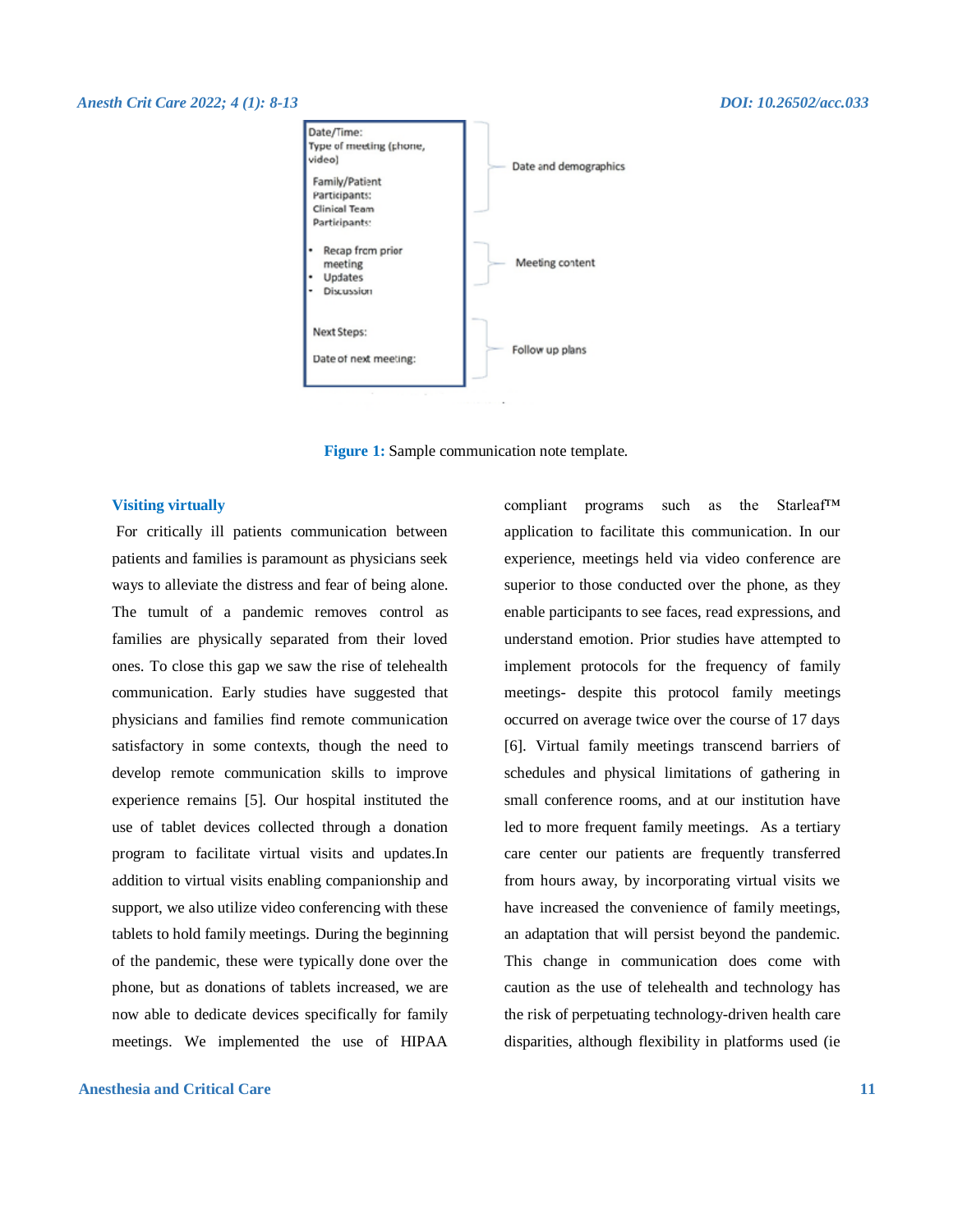integration of Face Time and Skype) may help balance this [7].

#### **Lasting Changes**

Visitors have slowly trickled back into the ICU at our institution, but the pandemic is far from over. We believe that these communication changes have changed our communication for the better. We continue to seek out families daily. These conversations are now ever-present in the medical record- another point of continuity when the complexity of someone's clinical course means multiple teams and transfers of care. For our ICU and care teams, these changes, born from isolation and uncertainty, remain a bridge between the ICU and the family members at its core. The coronavirus pandemic, which we hope is a finite moment in medical history, has provided the impetus for lasting change in the structure of communication within the ICU.

### **Declarations**

#### **Ethics approval**

Not applicable

#### **Consent for publication**

Not applicable

#### **Availability of data and materials**

Not applicable

#### **Competing interests**

The authors declare that they have no competing interests

#### **Anesthesia and Critical Care 12**

#### **Funding**

Not applicable

#### **Author's contributions**

K.G. and M. H conceived of the main conceptual ideas of this manuscript. All authors contributed to the exploration of these ideas and to the writing of the manuscript.

#### **Acknowledgements**

Not applicable

#### **References**

- 1. Wright AA, Zhang B, Ray A, et al. Associations between end-of-life discussions, patient mental health, medical care near death, and caregiver bereavement adjustment. JAMA 300 (2008): 1665-1673.
- 2. Arabi YM, Azoulay E, Al-Dorzi HM, et al. How the COVID-19 pandemic will change the future of critical care. Intensive Care Med 47 (2021): 282-291.
- 3. National Institute of Clinical Health and Excellence (NICE) COVID 19: Rapid Guidance for Critical Care (2020).
- 4. Hwang DY, Yagoda D, Perrey HM, et al. Consistency of communication among intensive care unit staff as perceived by family members of patients surviving to discharge. J Crit Care 29 (2014): 134-138.
- 5. Kennedy. Perspectives on telephone and video communication in the ICU during COVID-19. Annals of the American Thoracic Society 11 (2020): 12-18.